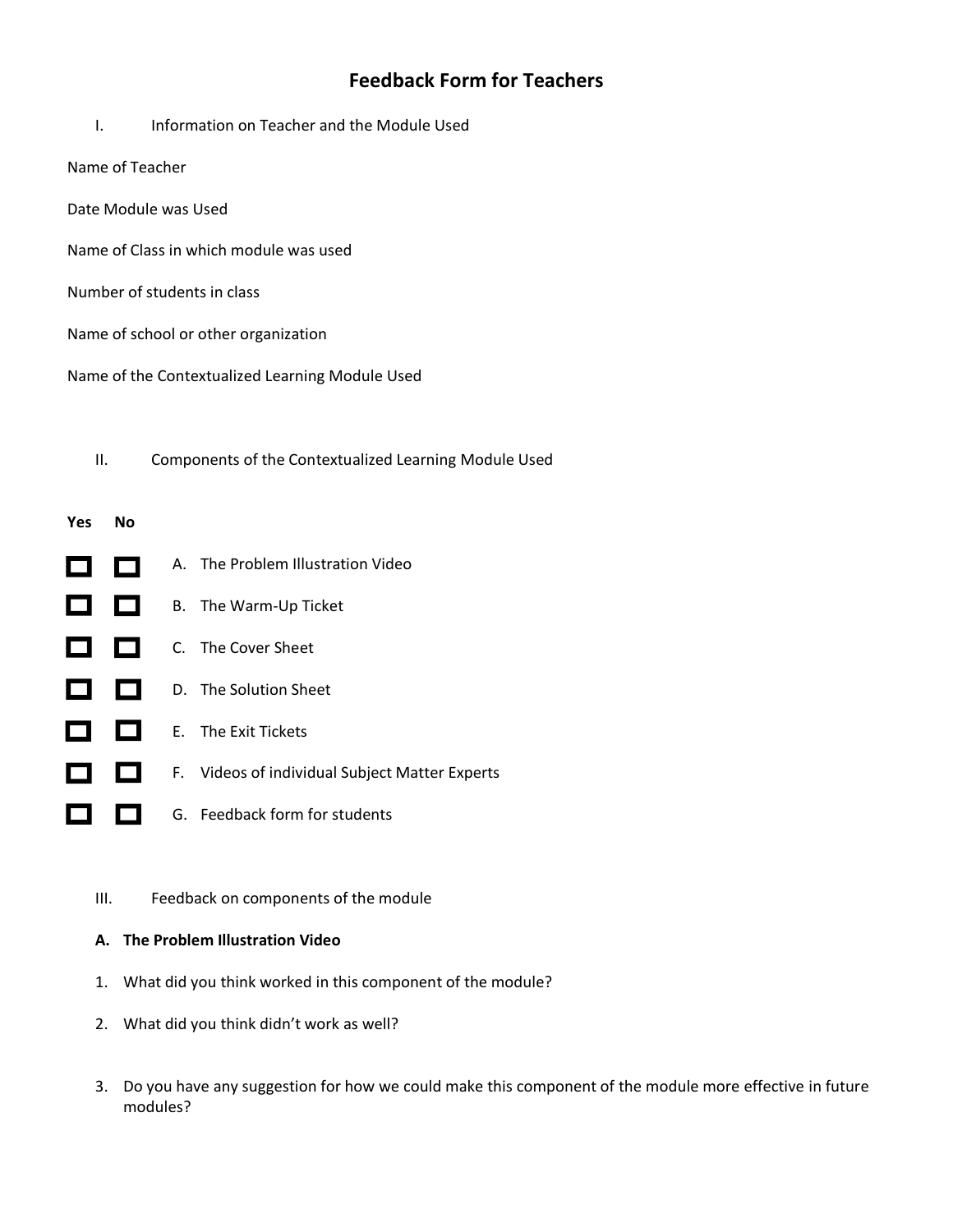4. Not applicable—this component of the module was not used

#### **B. The Warm-Up Ticket**

- 1. What did you think worked in this component of the module?
- 2. What did you think didn't work as well?
- 3. Do you have any suggestion for how we could make this component of the module more effective in future modules?
- 4. Not applicable—this component of the module was not used

#### **C. The Cover Sheet**

- 1. What did you think worked in this component of the module?
- 2. What did you think didn't work as well?
- 3. Do you have any suggestion for how we could make this component of the module more effective in future modules?
- 4. Not applicable—this component of the module was not used

#### **D. The Solution Sheet**

- 1. What did you think worked in this component of the module?
- 2. What did you think didn't work as well?
- 3. Do you have any suggestion for how we could make this component of the module more effective in future modules?
- 4. Not applicable—this component of the module was not used